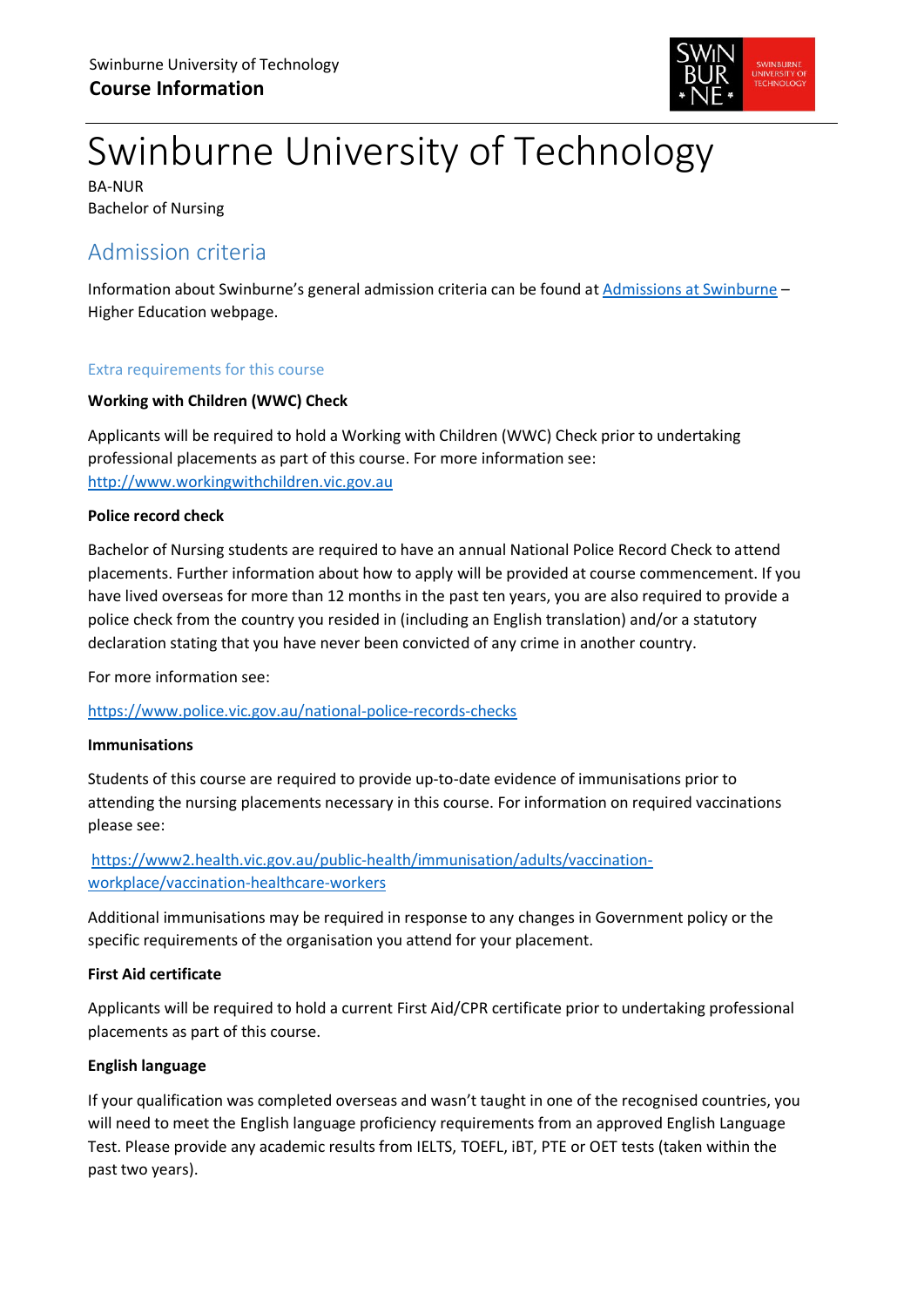

Recognised countries include Australia, United Kingdom, Canada, New Zealand, Republic of Ireland, Singapore, South Africa or the United States of America. For more information refer to the link below:

<https://www.swinburne.edu.au/study/international/apply/entry-requirements/>

#### **A. Applicants with recent secondary education (within past three years)**

#### ATAR

This course uses the ATAR as part of its selection considerations.

Minimum ATAR including selection adjustments: 65.

#### Educational history

An applicant's entire academic history, including ATAR results, will be considered for entry into this course.

#### Selection rank adjustments

Selection ranks for this course will be calculated based on your ATAR with adjustments to overall study scores based on subjects studied, location of your home address, SEAS application, and participation in Swinburne's Early Leaders program. For further details about selection rank adjustments, see Admissions [at Swinburne.](https://www.swinburne.edu.au/study/degrees/apply/admissions/)

#### Subject Adjustments

A study score of 25 in Health and Human Development, any Mathematics, any Science or Sociology equals 2 aggregate points per study. Overall maximum of 12 points.

#### Meeting course prerequisites

VCE Units 3 and 4: a minimum study score of 25 in any English (except EAL) or 30 in English as Alternate Language (EAL) or equivalent.

#### *ATAR profile for those offered places wholly or partly on the basis of ATAR in Semester 1 2021*

| ATAR-Based offers only, across all offer | <b>ATAR</b>           | <b>Selection Rank (ATAR</b> |
|------------------------------------------|-----------------------|-----------------------------|
| <b>rounds</b>                            | (Excluding adjustment | plus any adjustment         |
|                                          | factors)              | factors)                    |
| Highest rank to receive an offer         | 88.25                 | 90.05                       |
| Median rank to receive an offer          | 66.02                 | 72.72                       |
| Lowest rank to receive an offer          | 54.9                  | 65.3                        |

#### **B. Applicants with higher education study**

#### Educational history

An applicant's entire academic history, including results from previous higher education study will be considered for entry into this course. If previous higher education qualifications are incomplete, results must have been obtained in the last seven years.

Meeting course prerequisites

As for Year 12 or equivalent.

#### STAT/Bridging courses

Applicants who do not meet the English prerequisites can sit [STAT Written English.](https://www.swinburne.edu.au/study/degrees/apply/admissions-test/) STAT results are valid for two years.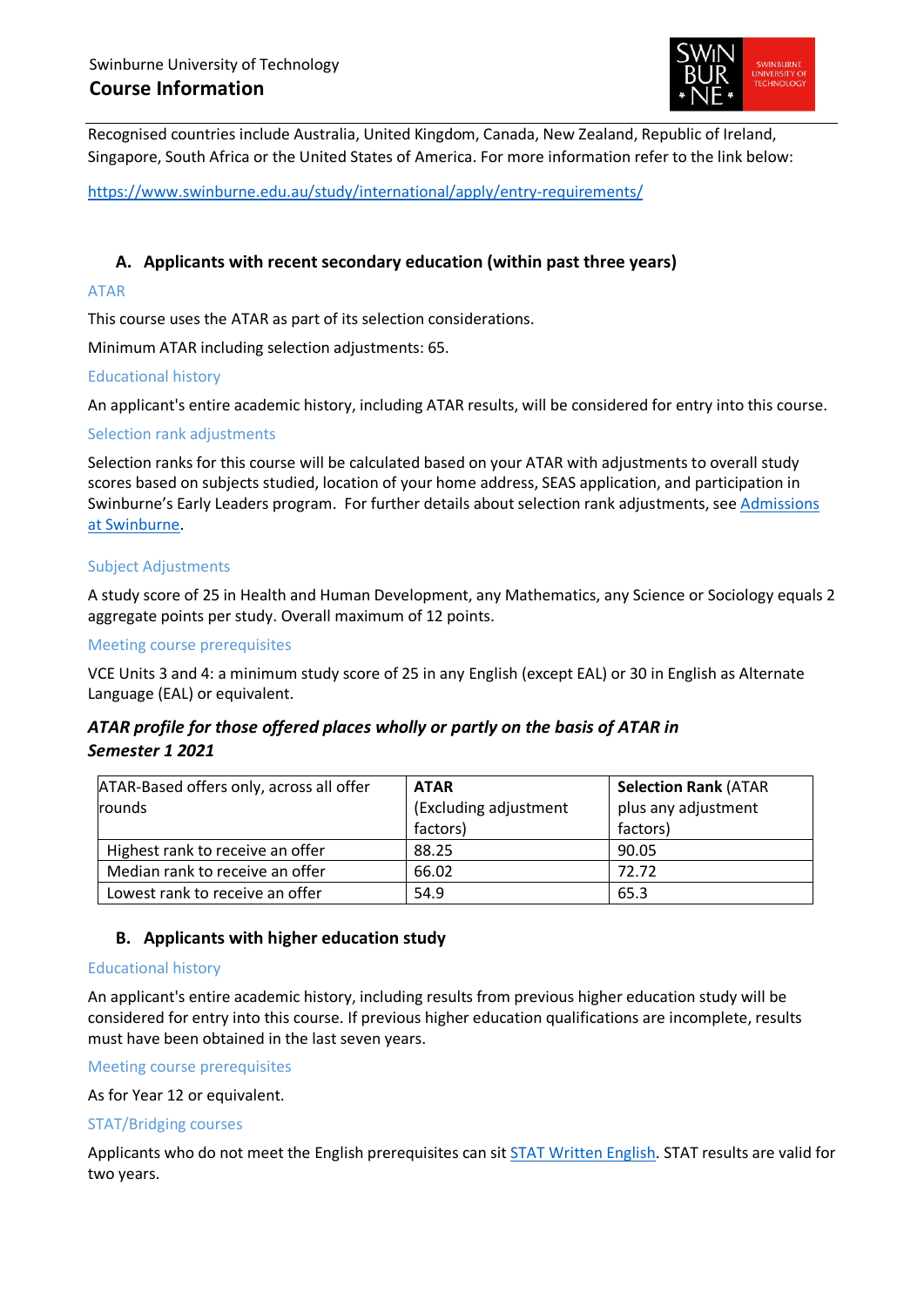

#### **C. Applicants with vocational education and training**

#### Educational history

An applicant's entire academic history from the past seven years, including complete and/or incomplete post-secondary VET studies, will be considered for entry into this course. Only graded results will be considered.

#### Meeting course prerequisites

As for Year 12 or equivalent.

#### STAT/Bridging courses

Applicants who do not meet the English prerequisites can sit [STAT Written English.](https://www.swinburne.edu.au/study/degrees/apply/admissions-test/) STAT results are valid for two years.

#### **D. Applicants with work and life experience**

#### Entire academic record

This course uses an applicant's entire academic record as part of its selection considerations, including an applicant's ATAR results from the last seven years can be considered for entry into this course.

#### Meeting course prerequisites

As for Year 12 or equivalent.

#### STAT/Bridging courses

Applicants who do not meet the English prerequisites can sit [STAT Written English.](https://www.swinburne.edu.au/study/degrees/apply/admissions-test/) STAT results are valid for two years.

### Student profile

The table below gives an indication of the likely peer cohort for new students in this course. It provides data on students who commenced in this course in the most relevant recent intake period, including those admitted through all offer rounds and international students studying in Australia.